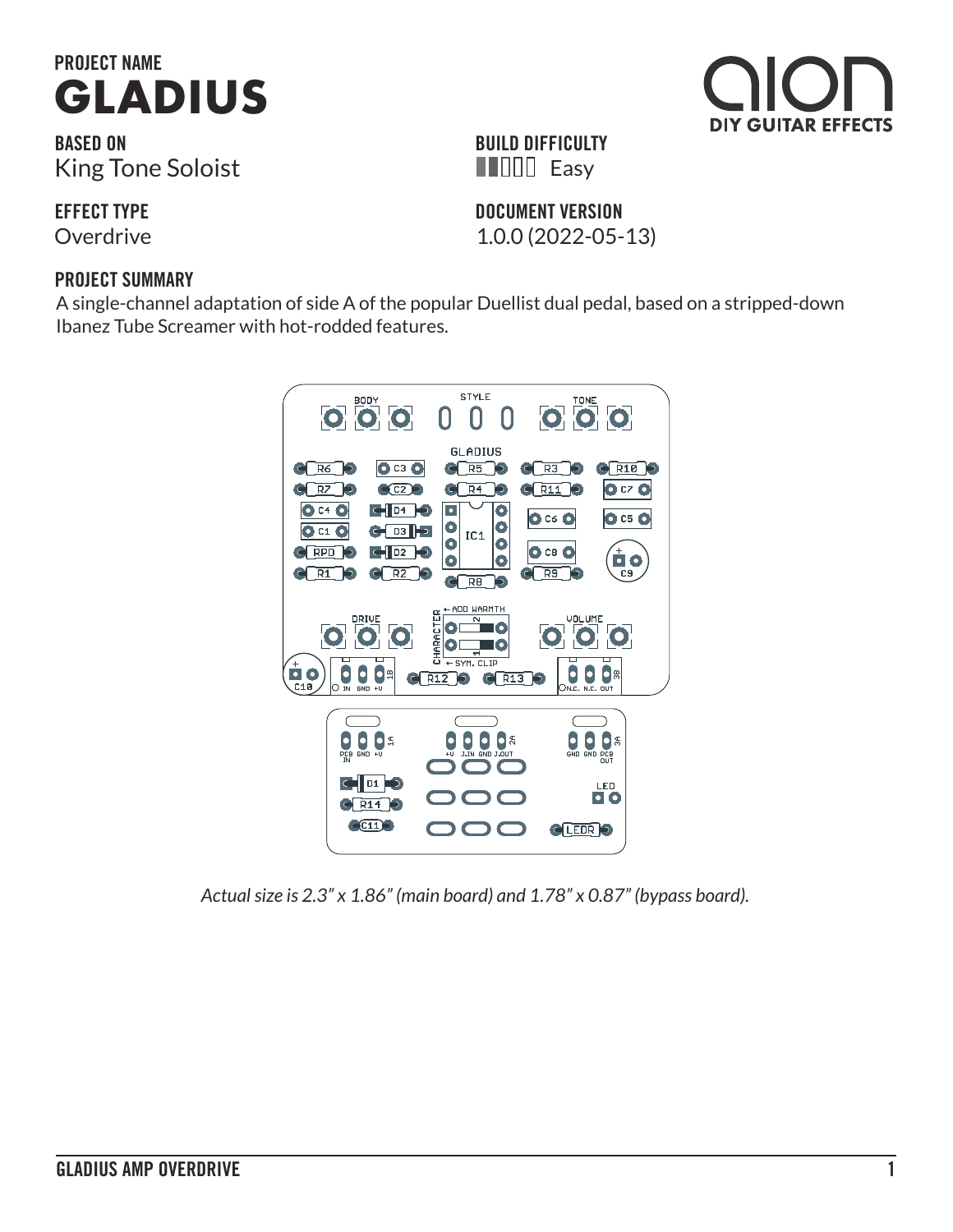#### TABLE OF CONTENTS

- **1** Project Overview **7** Drill Template
- **2** Introduction & Usage **8** Enclosure Layout
- - **5** Build Notes **10** Licensing
	-

# INTRODUCTION

- 
- 
- **3-4** Parts List **9** Wiring Diagram
	-
	- **6** Schematic **10** Document Revisions

The Gladius Dynamic Overdrive is based on the King Tone Soloist, [traced by Aion FX](https://aionfx.com/news/tracing-journal-king-tone-duellist-soloist-and-heavyhand/) in 2022. First released in 2020, the Soloist is side "A" (String-Singer) of the Duellist dual pedal.

It's no secret that it's based on the Tube Screamer, but its modifications are significant enough that depending on the control settings, it can either sound nothing like a TS or exactly like one.

However, the Soloist is not an exact copy of the circuit inside the Duellist. A "Body" potentiometer has been added, and the "Fat" toggle mode has been swapped for the new "Edge" mode. The internal DIP switch has been removed, so the "Warmth" and "Asymmetric" modes from the Duellist are not in this circuit.

The Gladius unifies these two circuits, adding the internal DIP switch from the Duellist so that the Warmth and Asymmetric modes are once again available. Otherwise, it's a direct adaptation of the Soloist standalone pedal.

# USAGE

The Gladius has five external controls:

- **Drive** controls the amount of gain in the op-amp feedback diode clipping stage.
- **Body** controls the low-end response of the effect before the clipping.
- **Tone** is an active treble boost/cut after the clipping stage.
- **Volume** controls the overall output.
- **Style** (toggle switch) selects between Edge, Stock and Glass modes, which set the pre-clipping treble response.

There are also two internal DIP switch options:

- **Warmth** adds a second treble-cut capacitor before the tone control, reducing the maximum amount of treble available. Engaged when the DIP switch is "on".
- **Asymmetric** adds another diode in series with the first set for asymmetric clipping. Engaged when the DIP switch is "off".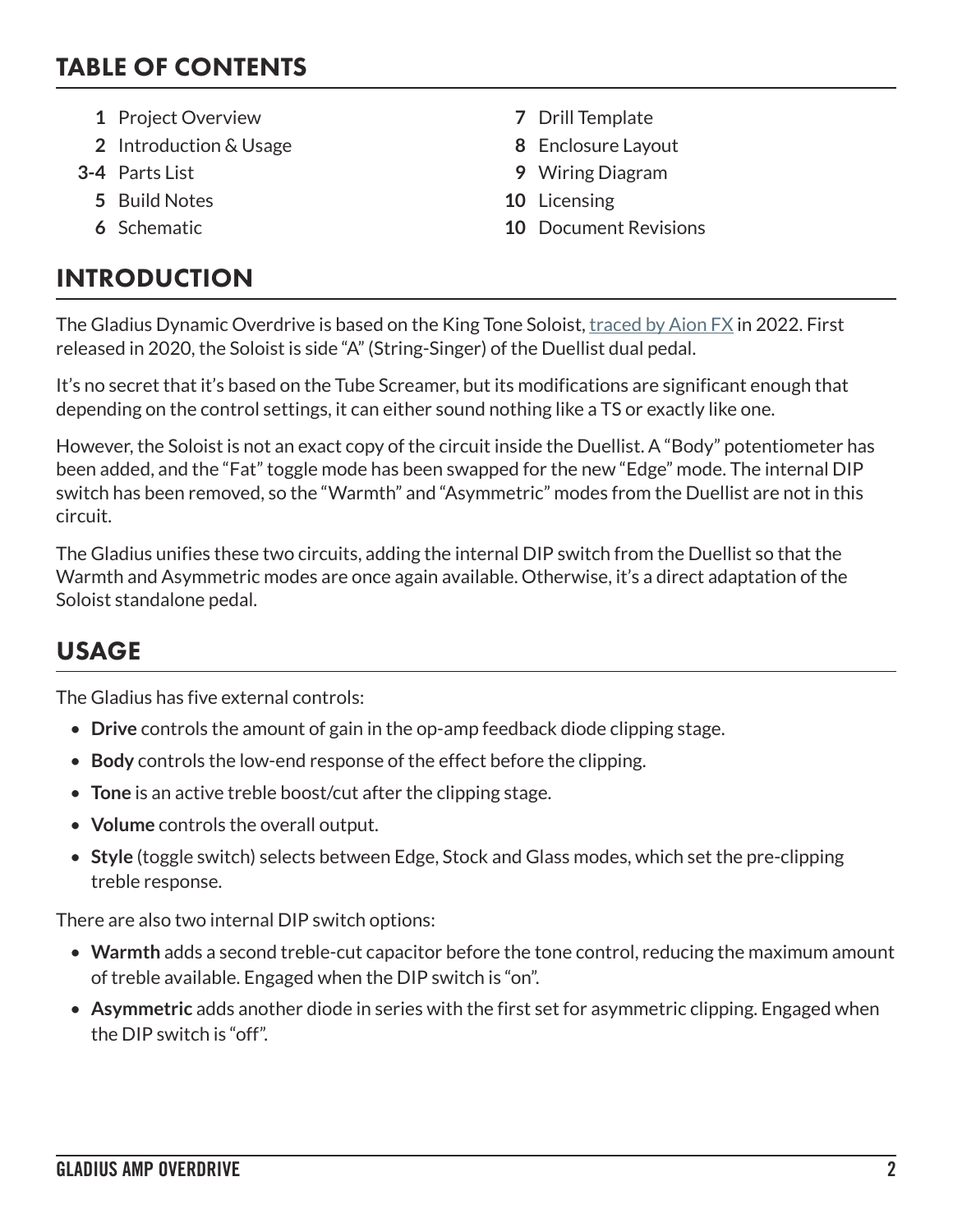### PARTS LIST

This parts list is also available in a spreadsheet format which can be imported directly into Mouser for easy parts ordering. Mouser doesn't carry all the parts—notably potentiometers—so the second tab lists all the non-Mouser parts as well as sources for each.

#### [View parts list spreadsheet](https://docs.google.com/spreadsheets/d/1k5h8WyUl-2gPKZofeJJmohGacg_4s3cQO9YNXbVfmPQ/edit?usp=sharing) →

| <b>PART</b>     | <b>VALUE</b>     | <b>TYPE</b>                   | <b>NOTES</b>                                                                                                  |
|-----------------|------------------|-------------------------------|---------------------------------------------------------------------------------------------------------------|
| R <sub>1</sub>  | 1M               | Metal film resistor, 1/4W     |                                                                                                               |
| R <sub>2</sub>  | 47k              | Metal film resistor, 1/4W     |                                                                                                               |
| R <sub>3</sub>  | 4k7              | Metal film resistor, 1/4W     |                                                                                                               |
| R4              | 1k2              | Metal film resistor, 1/4W     |                                                                                                               |
| R <sub>5</sub>  | 3k <sub>3</sub>  | Metal film resistor, 1/4W     |                                                                                                               |
| R6              | 4k7              | Metal film resistor, 1/4W     |                                                                                                               |
| R7              | <b>OMIT</b>      |                               | Tapering resistor for Body pot. See build notes.                                                              |
| R <sub>8</sub>  | 1k               | Metal film resistor, 1/4W     |                                                                                                               |
| R <sub>9</sub>  | 10k              | Metal film resistor, 1/4W     |                                                                                                               |
| R <sub>10</sub> | 220R             | Metal film resistor, 1/4W     |                                                                                                               |
| R11             | 1k               | Metal film resistor, 1/4W     |                                                                                                               |
| R <sub>12</sub> | 10k              | Metal film resistor, 1/4W     |                                                                                                               |
| R <sub>13</sub> | 10k              | Metal film resistor, 1/4W     |                                                                                                               |
| R <sub>14</sub> | <b>100R</b>      | Metal film resistor, 1/4W     | Power supply filter resistor.                                                                                 |
| <b>RPD</b>      | 2M2              | Metal film resistor, 1/4W     | Input pulldown resistor.                                                                                      |
| <b>LEDR</b>     | 4k7              | Metal film resistor, 1/4W     | LED current-limiting resistor. Adjust value to change LED brightness.                                         |
| C1              | 22n              | Film capacitor, 7.2 x 2.5mm   |                                                                                                               |
| C <sub>2</sub>  | 47pF             | MLCC capacitor, NP0/C0G       |                                                                                                               |
| C3              | 47 <sub>n</sub>  | Film capacitor, 7.2 x 2.5mm   |                                                                                                               |
| C4              | 100 <sub>n</sub> | Film capacitor, 7.2 x 2.5mm   |                                                                                                               |
| C <sub>5</sub>  | 220 <sub>n</sub> | Film capacitor, 7.2 x 2.5mm   |                                                                                                               |
| C <sub>6</sub>  | 220 <sub>n</sub> | Film capacitor, 7.2 x 2.5mm   |                                                                                                               |
| C7              | 220 <sub>n</sub> | Film capacitor, 7.2 x 2.5mm   |                                                                                                               |
| C <sub>8</sub>  | 1uF              | Film capacitor, 7.2 x 3.5mm   |                                                                                                               |
| C <sub>9</sub>  | 100uF            | Electrolytic capacitor, 6.3mm | Reference voltage filter capacitor.                                                                           |
| C10             | 100uF            | Electrolytic capacitor, 6.3mm | Power supply filter capacitor.                                                                                |
| C11             | 100 <sub>n</sub> | MLCC capacitor, X7R           | Power supply filter capacitor.                                                                                |
| D <sub>1</sub>  | 1N5817           | Schottky diode, DO-41         |                                                                                                               |
| D <sub>2</sub>  | BAS33            | Switching diode, DO-35        |                                                                                                               |
| D <sub>3</sub>  | BAS33            | Switching diode, DO-35        | Original uses BA282 diodes. The BAS33 is the closest available diode<br>currently available. See build notes. |
| D <sub>4</sub>  | BAS33            | Switching diode, DO-35        |                                                                                                               |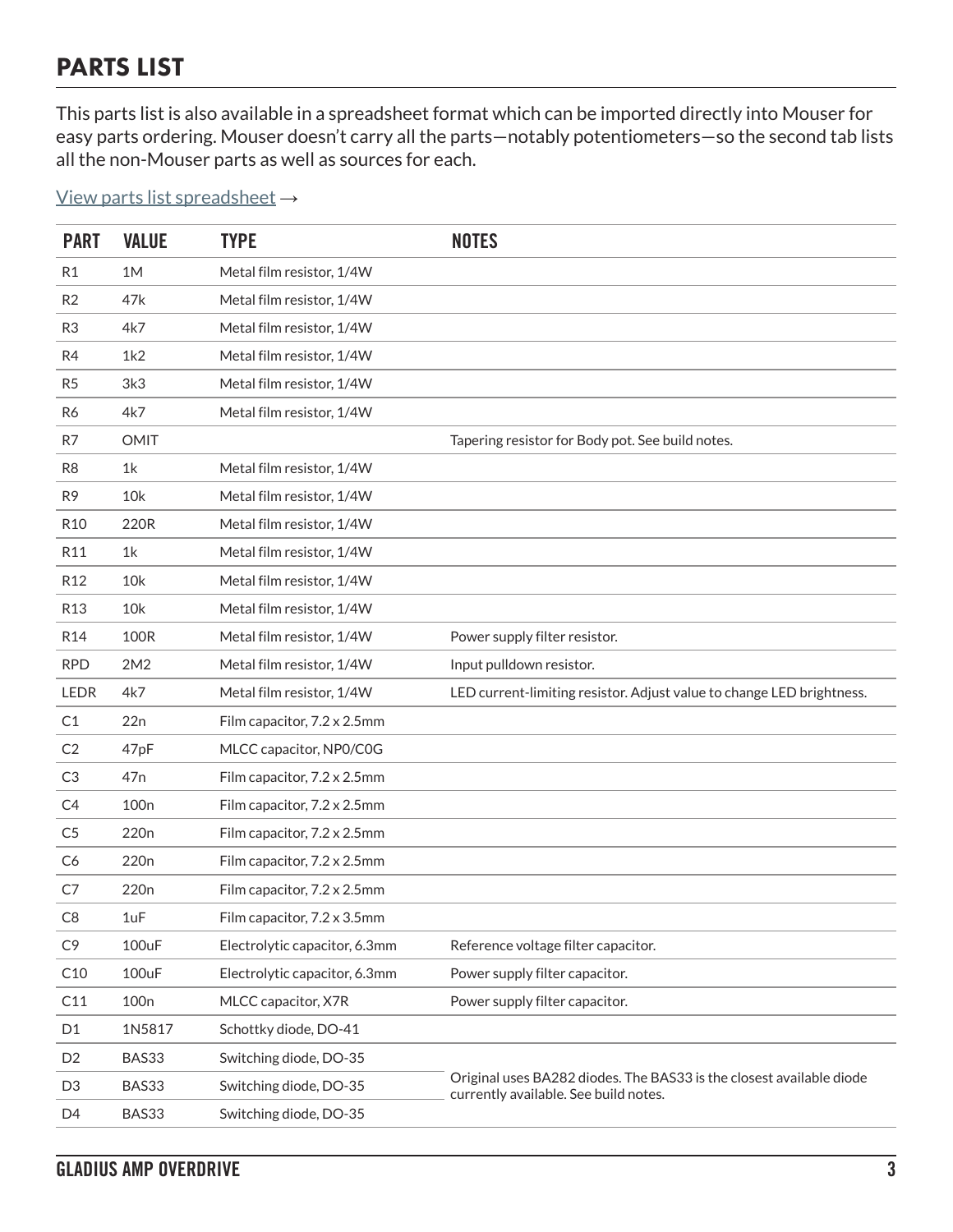# PARTS LIST, CONT.

| <b>PART</b>  | <b>VALUE</b>       | <b>TYPE</b>                    | <b>NOTES</b>                                                             |
|--------------|--------------------|--------------------------------|--------------------------------------------------------------------------|
| IC1          | <b>RC4558P</b>     | Operational amplifier, DIP8    |                                                                          |
| $IC1-S$      | DIP-8 socket       | IC socket, DIP-8               |                                                                          |
| CHAR.        | 2-pos. DIP         | DIP switch, 2-position         |                                                                          |
| <b>DRIVE</b> | 1MA                | 16mm right-angle PCB mount pot |                                                                          |
| <b>BODY</b>  | 150 <sub>k</sub> C | 16mm right-angle PCB mount pot | Can also use 250kC with tapering resistor. See build notes.              |
| <b>TONE</b>  | 20 <sub>k</sub> W  | 16mm right-angle PCB mount pot |                                                                          |
| LEVEL        | 100kA              | 16mm right-angle PCB mount pot | Original uses linear taper, but audio taper will provide better control. |
| <b>STYLE</b> | SPDT cntr. off     | Toggle switch, SPDT on-off-on  |                                                                          |
| <b>LED</b>   | 5 <sub>mm</sub>    | LED, 5mm, red diffused         |                                                                          |
| IN           | $1/4$ " stereo     | 1/4" phone jack, closed frame  | Switchcraft 112BX or equivalent.                                         |
| <b>OUT</b>   | $1/4$ " mono       | 1/4" phone jack, closed frame  | Switchcraft 111X or equivalent.                                          |
| DC           | 2.1 <sub>mm</sub>  | DC jack, 2.1mm panel mount     | Mouser 163-4302-E or equivalent.                                         |
| <b>FSW</b>   | 3PDT               | Stomp switch, 3PDT             |                                                                          |
| <b>ENC</b>   | 125B               | Enclosure, die-cast aluminum   | Can also use a Hammond 1590N1.                                           |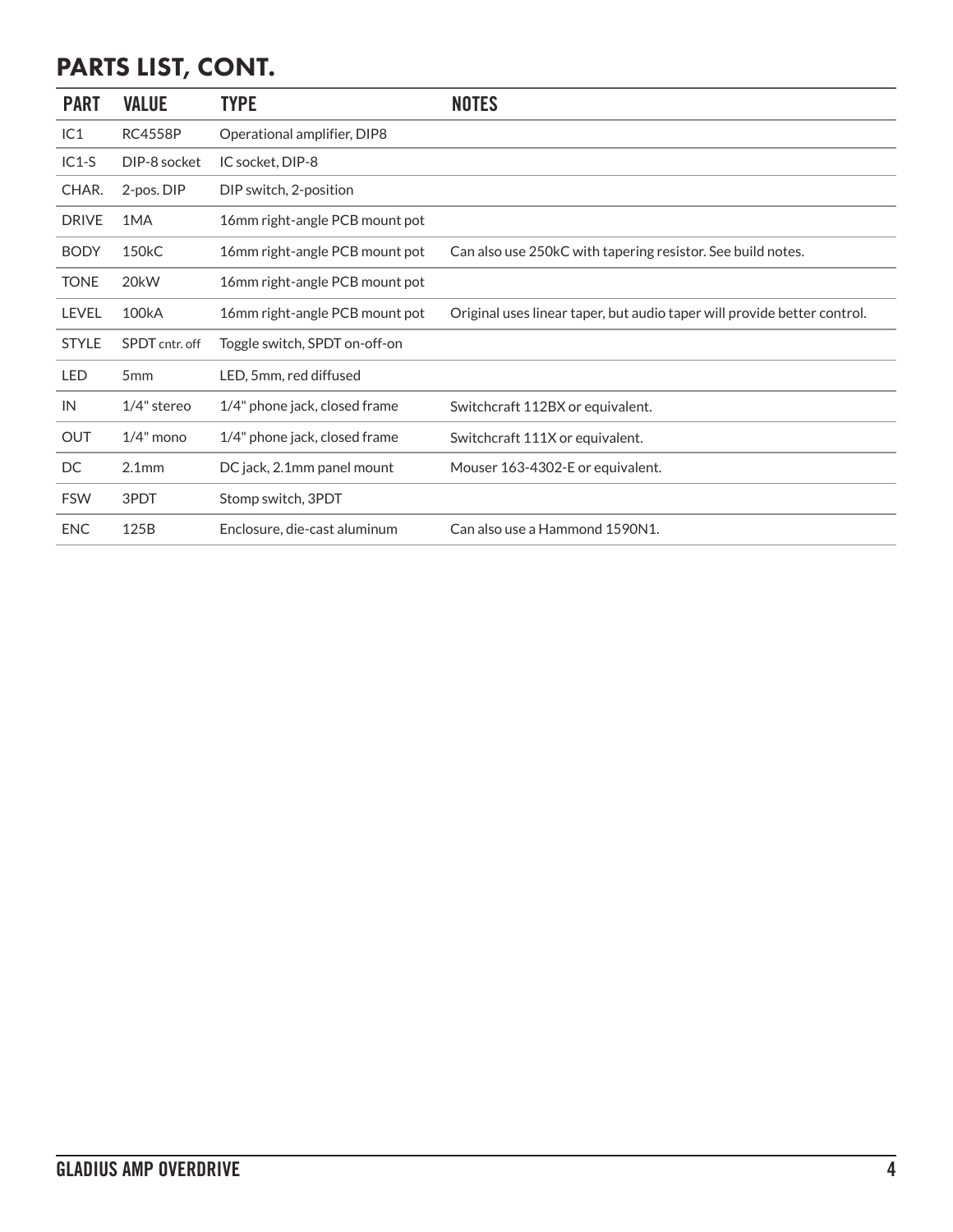## BUILD NOTES

#### **Clipping diodes**

The Heavyhand uses BA282 diodes, which clip at a slightly higher threshold than standard silicon diodes such as 1N914 (approximately 0.82V compared to 0.7V). These diodes are out of production and hard to find in the old-stuck market.

Now, the closest option is the BAS33. These clip at around 0.8V, still significantly higher than the 1N914 and only slightly lower than the BA282. We've compared the curves on a Peak DCA75 and confirmed that they closely match the BA282 across the current test range.

The only problem is that the BAS33 went end-of-life in early 2022. Availability is still high, but eventually they'll join the ranks of the others.

#### **Body potentiometer**

The Body pot is 150kC in the original, which is an odd value (though not impossible to find). R7 has been added as a tapering resistor to approximate the 150kC value using a 250kC pot. If you use 250kC, then use **390k** for R7. The curve will be slightly different, but not drastic.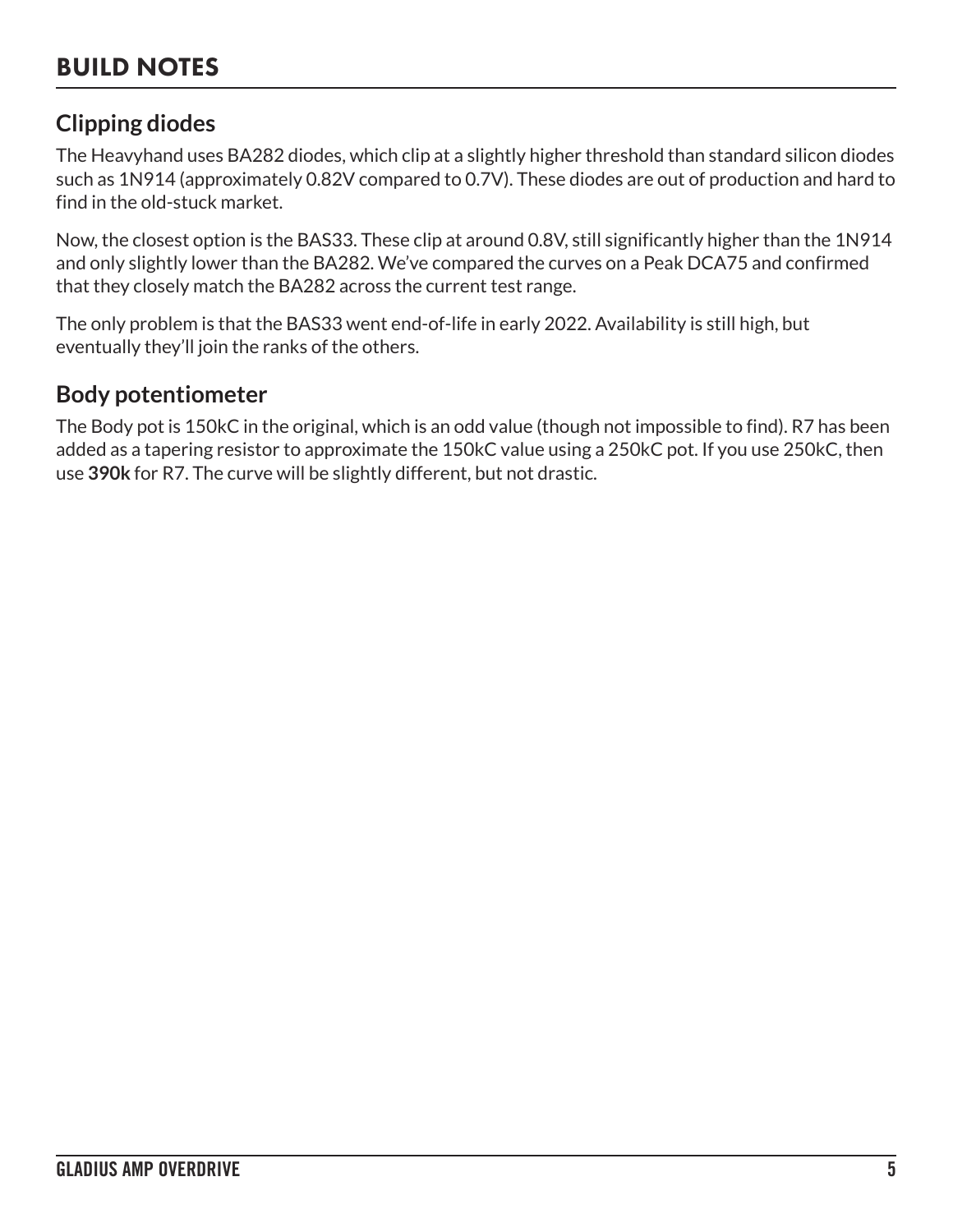SCHEMATIC

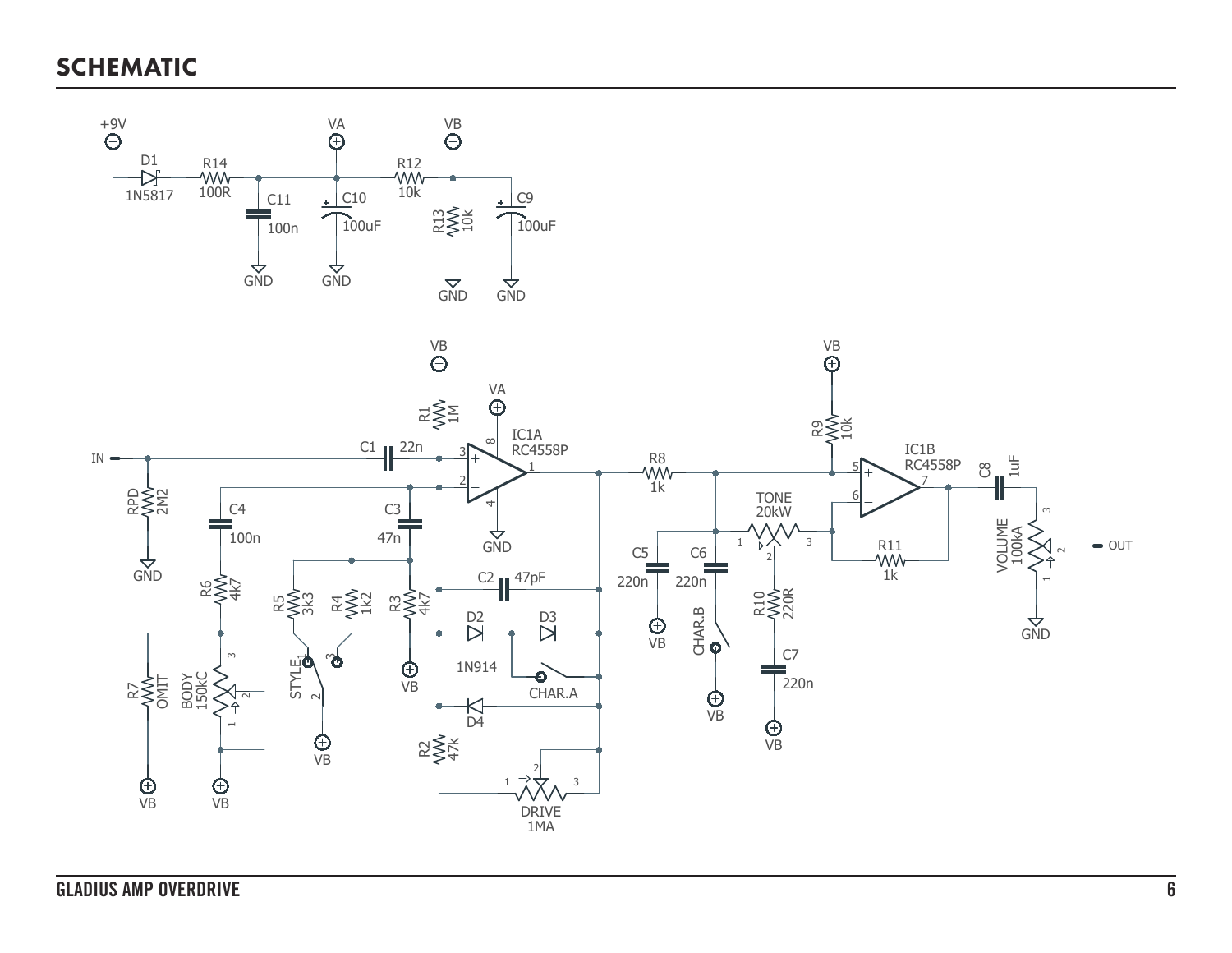### DRILL TEMPLATE

Cut out this drill template, fold the edges and tape it to the enclosure. Before drilling, it's recommended to first use a center punch for each of the holes to help guide the drill bit.

Ensure that this template is printed at 100% or "Actual Size". You can double-check this by measuring the scale on the printed page.

**Top jack layout** assumes the use of closed-frame jacks like the **Switchcraft 111X**. If you'd rather use open-frame jacks, please refer to the [Open-Frame Jack Drill Template](https://aionfx.com/link/open-frame-drill-template/) for the top side.

**LED hole drill size** assumes the use of a [5mm LED bezel,](https://aionfx.com/link/chrome-bezel-for-5mm-led/) available from several parts suppliers. Adjust size accordingly if using something different, such as a 3mm bezel, a plastic bezel, or just a plain LED.

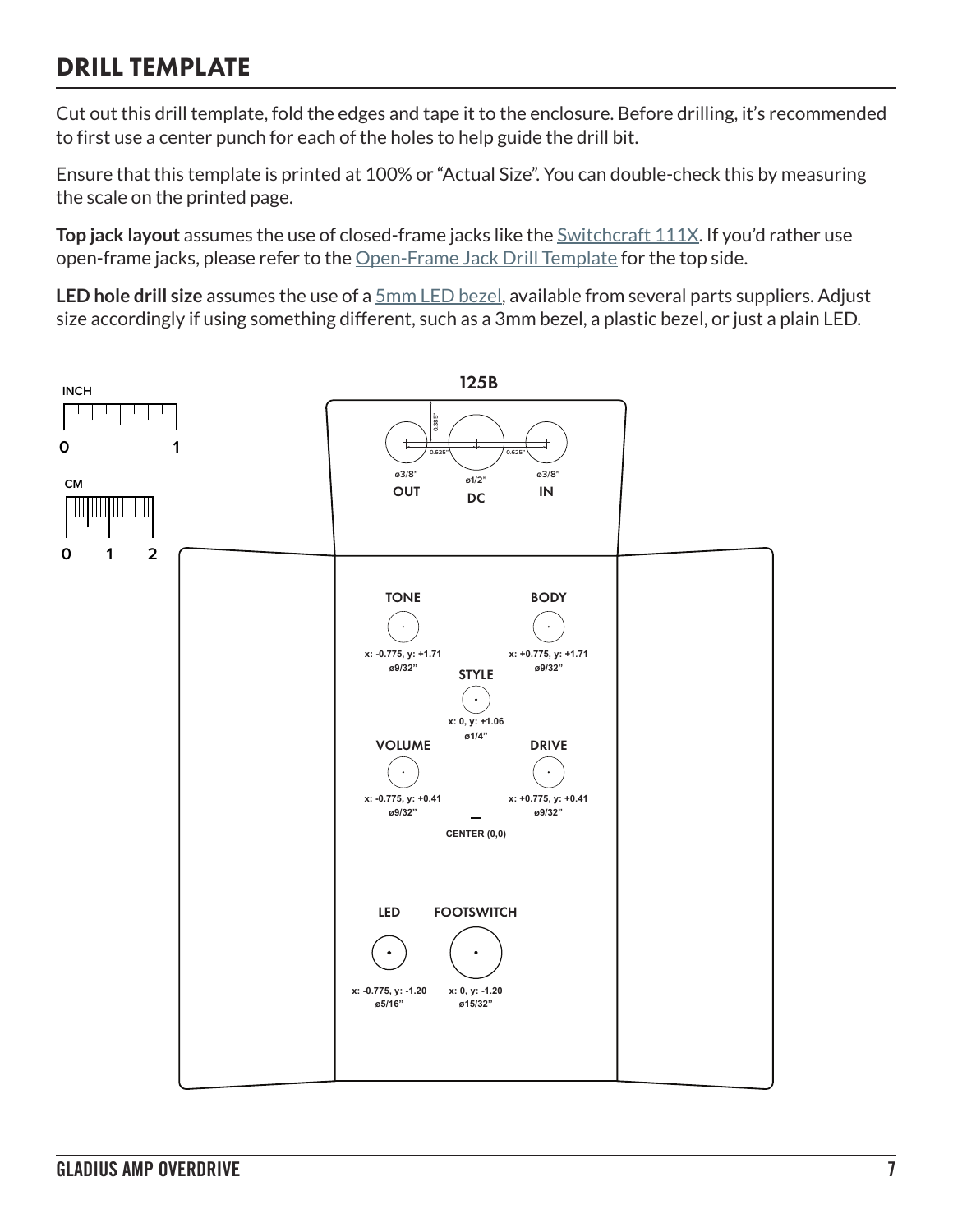# ENCLOSURE LAYOUT

Enclosure is shown without jacks. See next page for jack layout and wiring.

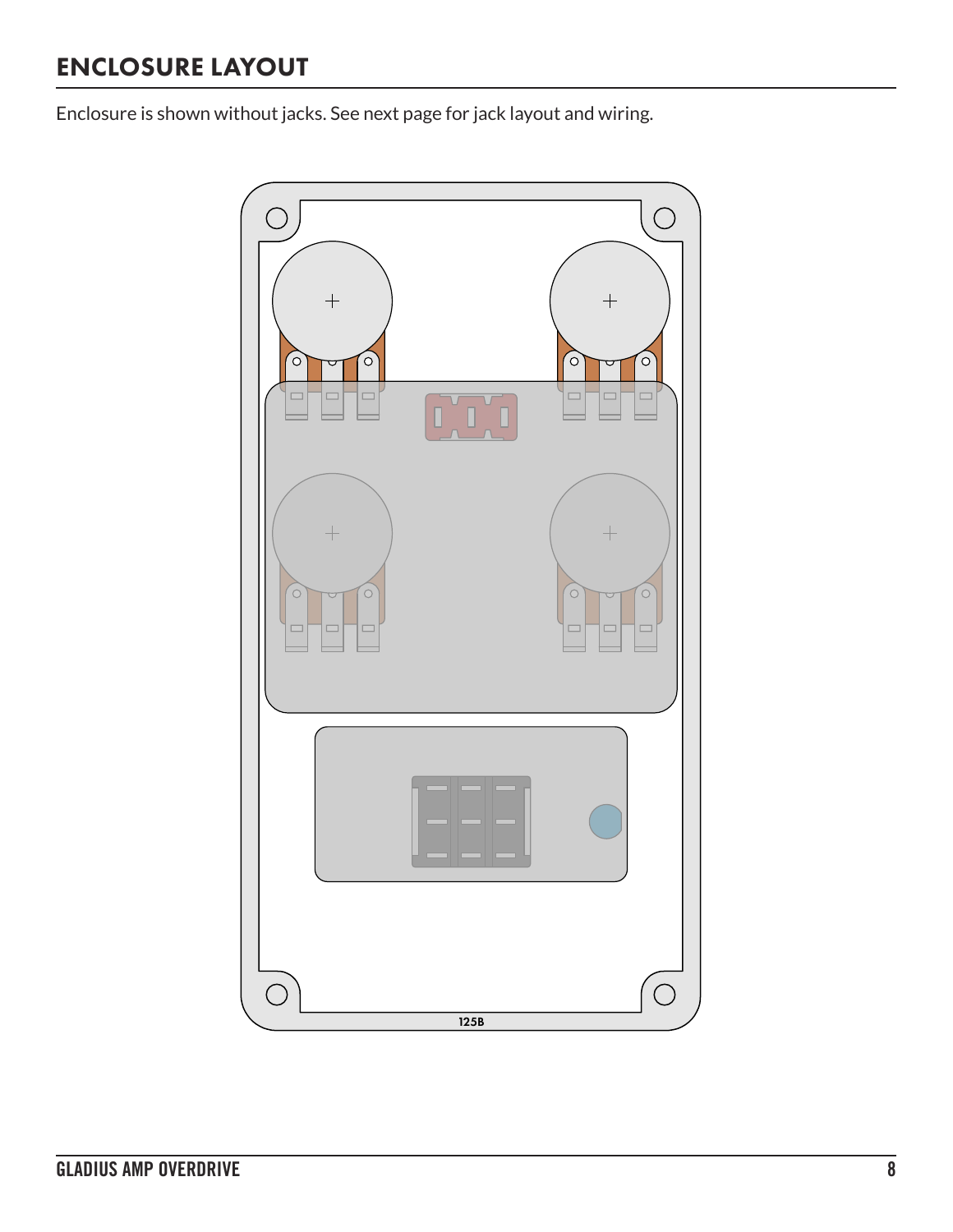